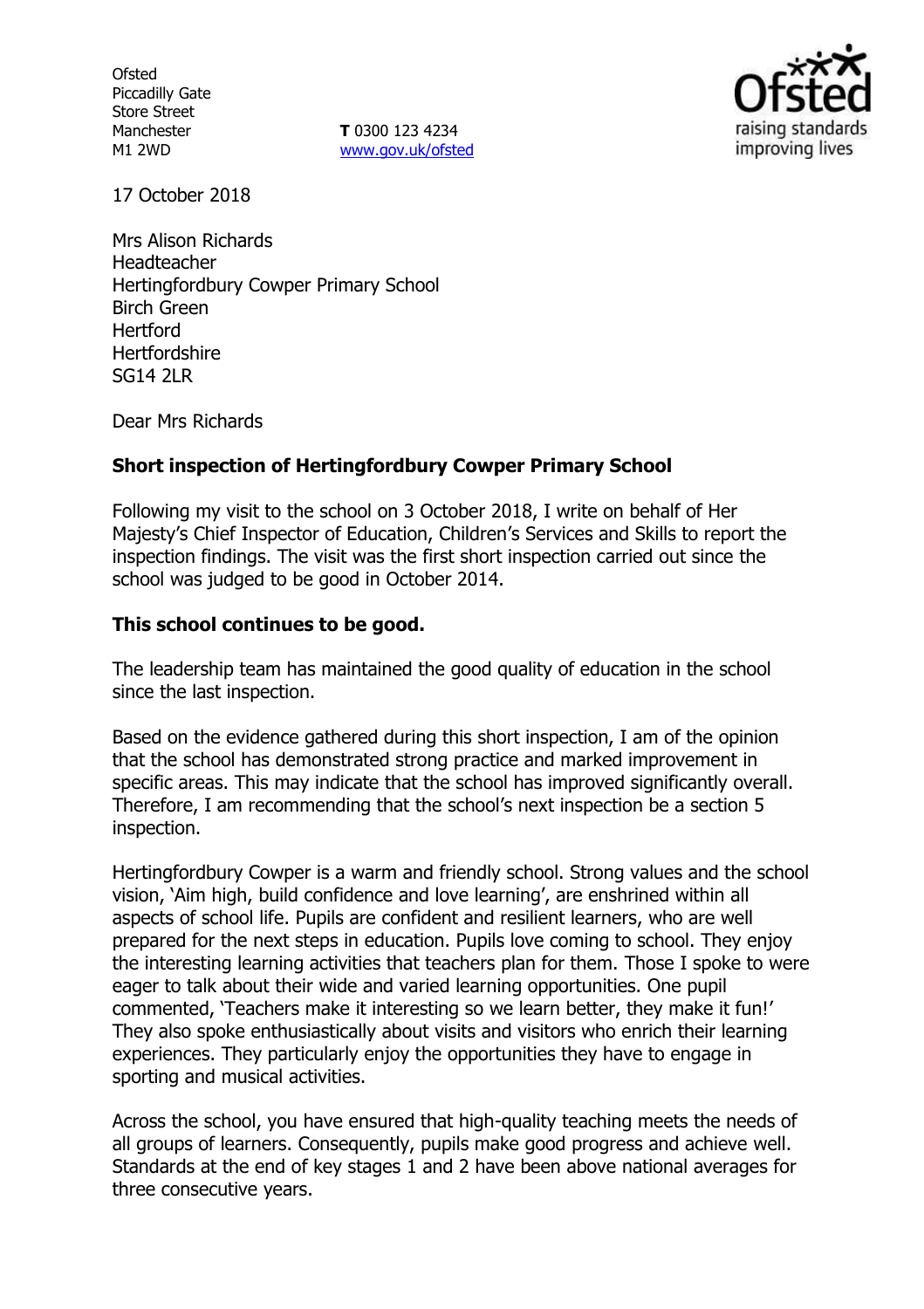

Warm relationships between pupils and their teachers underpin their highly positive attitudes to learning. Pupils work very well together. They are very polite and well mannered. They are articulate and confident when engaging with adults. Pupils behave exceptionally well, both in lessons and around the school. At the time of the last inspection, behaviour was judged to be outstanding and this remains the case.

Parents' views are highly positive. Those I spoke with and those who responded to Parent View, the Ofsted online questionnaire, were fulsome in their praise of all aspects of school life. One parent, whose comment was typical of others received, said: 'This is a happy, caring school which provides a variety of opportunities for my child to grow and develop. Mrs Richards is a strong leader who is respected by us all.'

All staff who responded to Ofsted's staff survey said that they enjoy working at the school and are proud to do so. They all, rightly, agree that the school is well led and managed. Teachers are appreciative of the way that leaders support them and the importance that is placed on their well-being. They value the opportunities for professional development that are provided for them. There is a strong learning culture among staff.

Governors share the staff's confidence in your leadership. Governors are committed and ambitious for the school. They work strategically and focus their monitoring activities appropriately. This means that they have a clear understanding of the school's strengths and priorities for improvement.

The previous inspection asked the school to increase the robustness and rigour of its self-evaluation processes. This has been fully addressed. You, your leadership team and governors have an accurate knowledge of the school's strengths and the areas that need to improve to make it even better. The effective actions that have been taken to date have ensured that the school has gone from strength to strength. For example, there has been a focus on developing more effective questioning, improving writing and developing more opportunities for pupils to reason and problem-solve in mathematics. You know that there is work to be done to ensure that the impact of these actions is sustained. The school improvement plan clearly shows that you have identified the right actions to ensure that this is the case. Accurate self-evaluation is ensuring that the school has good capacity for further improvement.

### **Safeguarding is effective.**

Leaders and governors have ensured that arrangements for safeguarding are fit for purpose. All staff receive appropriate training and consequently know how to keep pupils safe. Leaders also provide regular weekly safeguarding questions for staff to consider and provide training for all school volunteers.

Pupils I spoke with said that they feel safe in school. They view school as a very happy place and are confident that any incidents of unkindness will be dealt with swiftly by adults.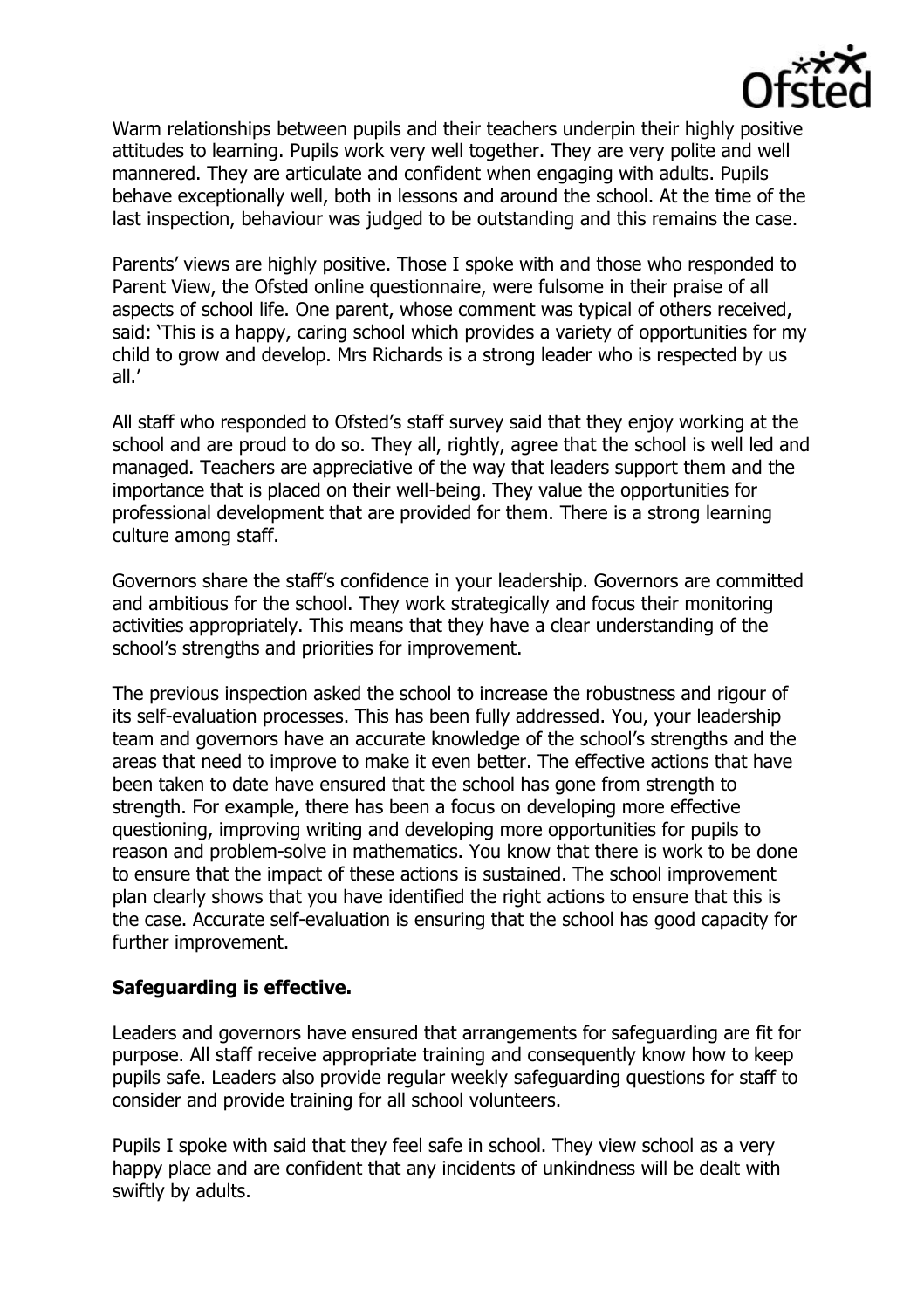

Parents agree that their children are safe in school and well cared for. Pupils understand about keeping themselves safe because staff teach them how to do so, including when working online. You also provide valuable information to parents about this.

Appropriate pre-employment checks are made to ensure that all adults are suitable to work with children. You keep detailed records of any concerns relating to pupils' welfare and take appropriate action to support pupils when appropriate.

# **Inspection findings**

- To determine whether the school remained good, I pursued three lines of enquiry in addition to safeguarding. I first reviewed what the school does to ensure that all pupils attend regularly. This was because attendance had been flagged as a concern within historical performance information.
- Attendance of all pupils is closely monitored. The school follows up on all absence on the first day it occurs. The importance of regular attendance is communicated clearly and regularly to parents through newsletters. You challenge and help parents to improve their children's attendance. Where pupils have been persistently absent, this is largely due to medical issues. Attendance for the whole of last year was above average for all pupils, including those who are disadvantaged. Current attendance this term is in line with that seen nationally.
- $\blacksquare$  I next considered the curriculum. I wanted to explore how well this supports all pupils to make good progress in all subjects. You and all the staff are determined to ensure that your curriculum is engaging and inspires learning. Creative links between subjects, such as science, history and geography, through topics ensure that there are opportunities for pupils to learn at greater depth and develop a secure understanding of different areas of learning. You continuously check the impact of curriculum planning on pupils' learning and understanding. Your school improvement plan accurately identifies actions to improve this still further.
- For example, we saw that Year 5 pupils were developing an excellent understanding of the solar system as a result of an engaging, interactive lesson. Pupils had drawn the orbits of different planets in the playground. The use of different-sized fruits helped pupils to gain an understanding of the relative size of planets and they were able to order planets in terms of their distance from the sun.
- Topics also provide realistic purposes for writing, which support the development of literacy skills. For example, we saw that Year 2 pupils, who had been learning about the Great Fire of London, had written impressive newspaper reports about this. Year 4 pupils had written accurately and at length within their science learning about the digestive system.
- Learning experiences are enhanced through a wide range of enrichment activities. These include residential visits for all key stage 2 pupils, as well as visits and visitors. Pupils benefit from 'forest school learning' and the opportunity to learn to swim in the school's own pool. Music is a strength of the school and many pupils are involved in the orchestra. Pupils also have the opportunity to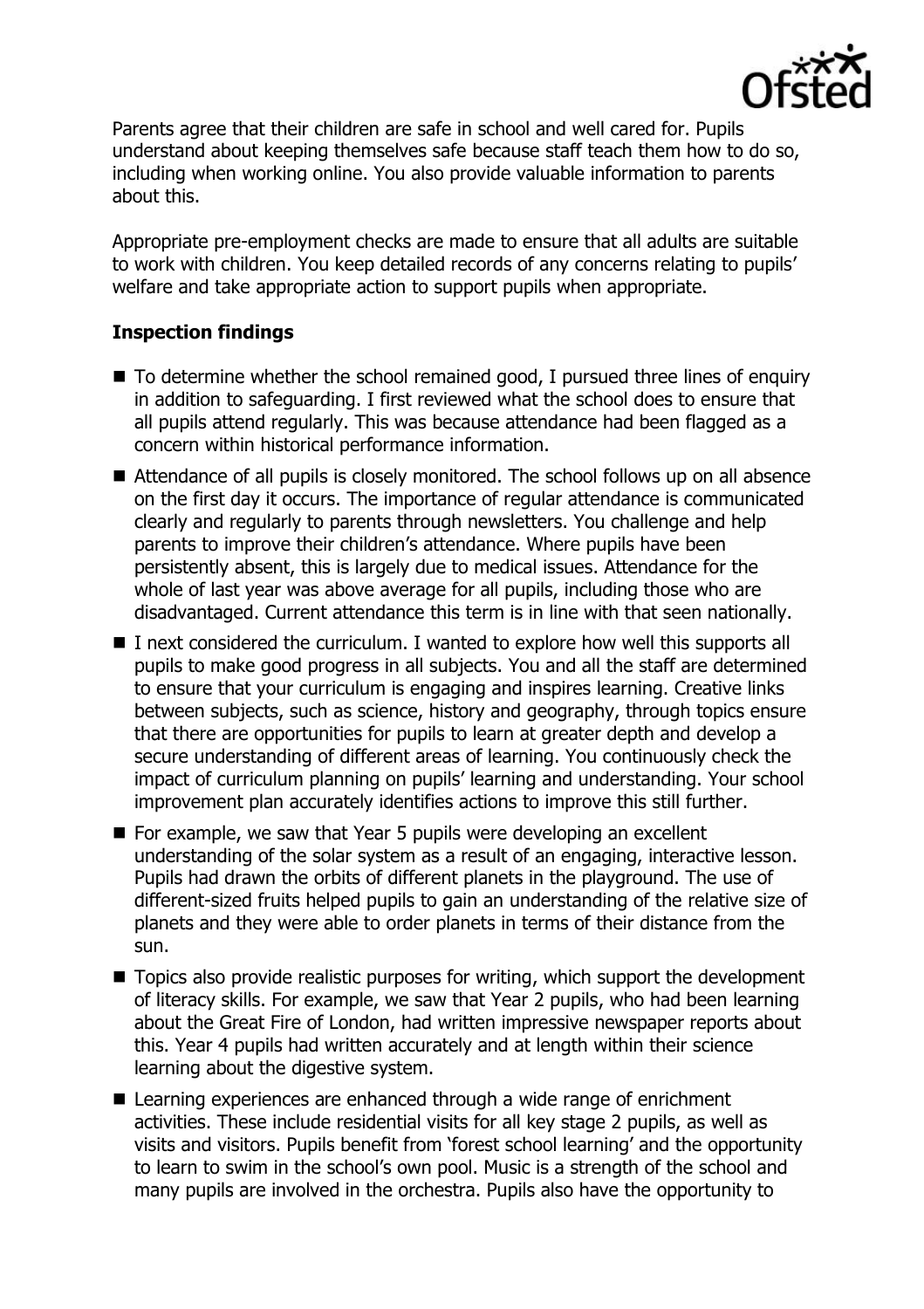

learn the recorder and to play steel drums.

- $\blacksquare$  The additional sports funding is used well and pupils enjoy the opportunities they have to participate in competitive sport as well as the many sporting clubs that are provided.
- My last line of enquiry centred on leadership and management. I wanted to determine how well placed the school was to sustain existing improvements.
- Leaders and governors have a shared vision. You have strengthened and developed leadership at all levels, through appropriate and effective training. This is ensuring that all subject leaders are able to check and champion their subjects effectively. The achievement of awards, such as the gold Primary Science Quality Mark and the gold School Games Mark, reflects the effectiveness of leadership in these subject areas. This greater distribution of leadership is building good capacity for sustained improvement.

### **Next steps for the school**

Leaders and those responsible for governance should ensure that:

 $\blacksquare$  the priorities that are identified in the school development plan are fully implemented, in order to sustain and build upon the developments made to date in English, mathematics and the wider curriculum.

I am copying this letter to the chair of the governing body, the director of education for the Diocese of St Albans, the regional schools commissioner and the director of children's services for Hertfordshire. This letter will be published on the Ofsted website.

Yours sincerely

Joan Beale **Ofsted Inspector**

### **Information about the inspection**

I held discussions with you and your deputy about the key lines of enquiry for this inspection, the school's self-evaluation of its performance, plans for future improvement and information about current pupils' progress and attainment. Additionally, I met with subject leaders and four governors. I also held a telephone conversation with a representative of the local authority.

I visited all classrooms, accompanied by leaders, to observe teaching, learning and assessment, and looked at the work in pupils' books in a range of subjects.

I met with a group of pupils to talk about their experiences at school and also talked more informally with pupils in lessons and at breaktime. I scrutinised safeguarding policies and practice, including systems for safe recruitment of staff.